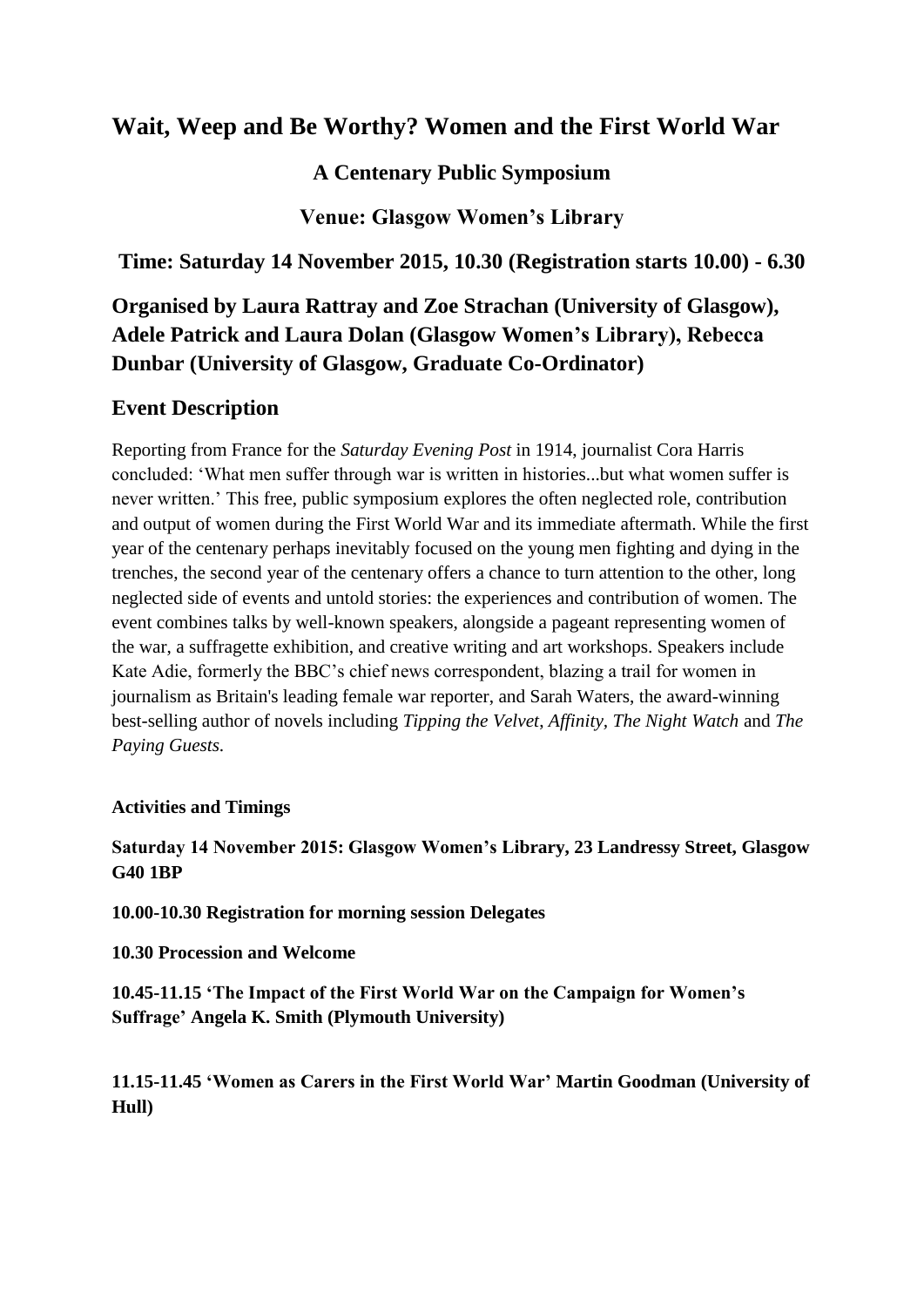**11.45 Refreshments**

**12 Speaker: Kate Adie** 

**1-2.15 LUNCH (provided) and art workshops**

**2.00-2.15 Registration for afternoon session Delegates**

**2.15-2.45 'Transatlantic Literary Women and the First World War' Laura Rattray (University of Glasgow)**

**2.45-3.15 'Women's Poetry of the Great War' Jane Potter (Oxford Brookes University)**

**3.15-3.30 Q and A**

**Parallel Session : 2.15-3.30** 

**Creative Writing Workshops, Led by Zoe Strachan (University of Glasgow) and Louise Welsh (Professor of Creative Writing, Glasgow University) \*These must be booked separately, please email [info@womenslibrary.org.uk](mailto:info@womenslibrary.org.uk) or call us on 0141 550 2267**

**3.30-4 Refreshments**

**4-4.30 'Women and War in the Middle East', Lisa Regan (University of Liverpool)**

**4.30-4.45 Q and A**

**4.45 Wine Reception and Book Signing**

**5.30 Speaker: Sarah Waters**

#### **Talk: 'The Impact of the First World War on the Campaign for Women's Suffrage'**

#### **Speaker: Angela K. Smith (Plymouth University)**

The talk will explore the inter-relationship between the war and the various branches of the Women's Suffrage Movement. Did women just give up their fight, as is often assumed, and put their energies into the wider national struggle? Or did they turn the situation to their advantage, adopting more subtle strategies to continue their fight? The focus will partly be on the well known protagonists, women such as the Pankhursts, but will also consider the ways in which other suffragists responded to the war, politically or otherwise.

**Angela K. Smith** is an Associate Professor (Reader) at Plymouth University. She specialises in war writing, with a particular interest in the First World War and gender issues. She is the author of The Second Battlefield: Women, Modernism and the First World War (MUP, 2000) and editor of Women's Writing of the First World War: an Anthology (MUP, 2000). Her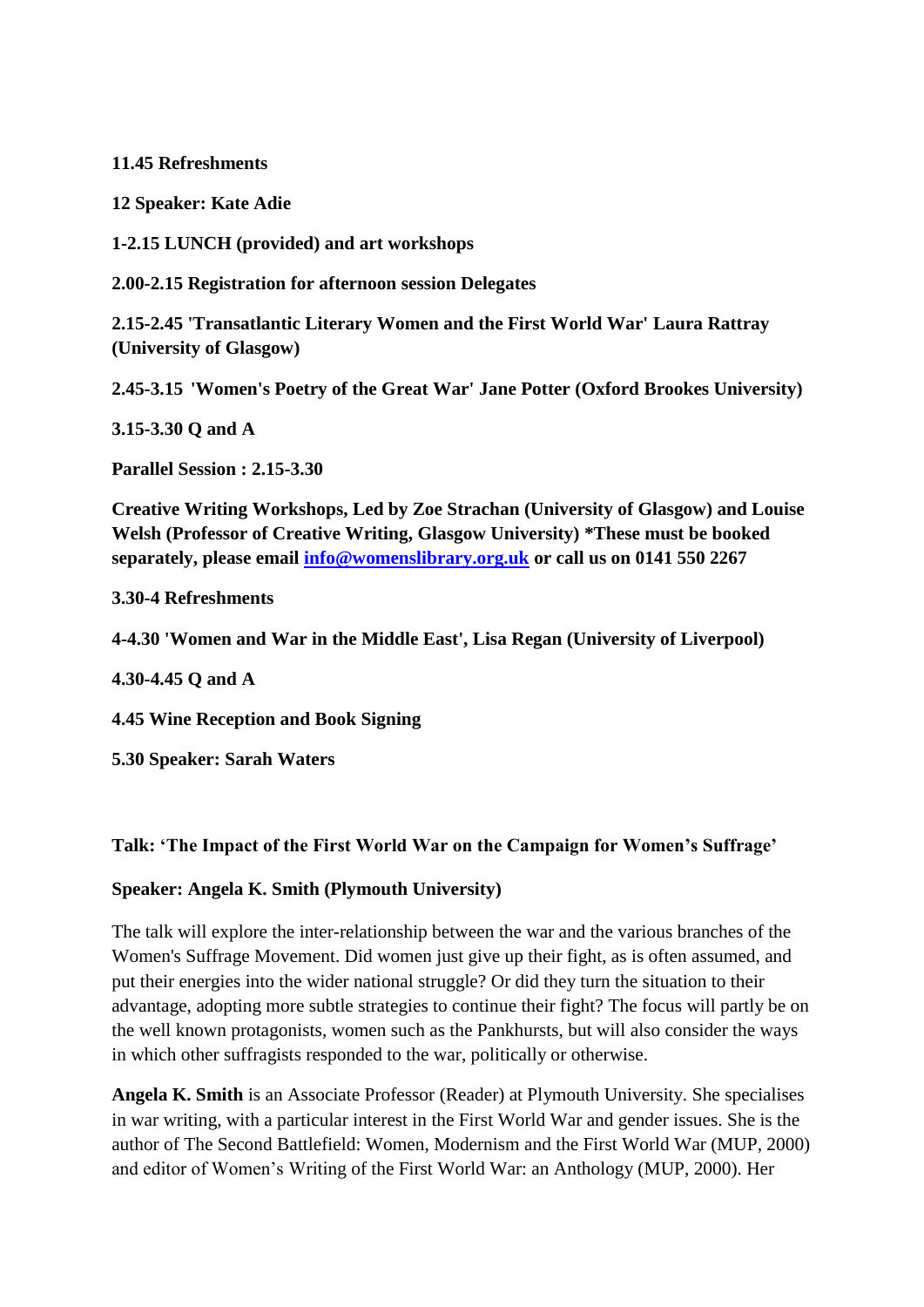more recent book publications include British Literature of World War I (General co-ed. and Volume ed.), (Pickering and Chatto, 2011), Suffrage Discourse in Britain During the First World War, (Ashgate, 2005), and Gender and Warfare in the Twentieth Century: Textual Representations (ed), (MUP, 2004). Her latest collection, War and Displacement in the Twentieth Century: Global Conflicts was published by Routledge in April 2014 and her latest monograph, Women of the Eastern Front: British Women in Serbia and Russia 1914-9, will be published by Manchester University Press in 2016

#### **Talk: 'Women as Carers in the First World War'**

#### **Speaker: Martin Goodman (University of Hull)**

Lady Astor and the nurses that gathered on her Cliveden estate show one side of women as carers, as they look after Canadian soldiers recovering from gas and other attacks. We also meet Margaret Thomson, a brilliant Scottish writer hitherto hidden behind a pseudonym, with her strong and moving account of caring on the home front in Dunfermline.

**Martin Goodman** is the author of nine books of fiction and nonfiction. He holds the Chair of Creative Writing at the University of Hull, where he is Director of the Philip Larkin Centre for Poetry and Creative Writing. His biography of the great Scot J.S. Haldane, *Suffer & Survive* (Simon & Schuster, 2007) won first prize for Basis of Medicine in the BMA Book Awards 2008.

Martin is the publisher of Barbican Press: [www.barbicanpress.com.](https://mail.campus.gla.ac.uk/owa/redir.aspx?SURL=lsK8xeis8tM8tgnC2niT8DQj03rb_V4Eu1HH9o20onCHtX61h4HSCGgAdAB0AHAAOgAvAC8AdwB3AHcALgBiAGEAcgBiAGkAYwBhAG4AcAByAGUAcwBzAC4AYwBvAG0A&URL=http%3a%2f%2fwww.barbicanpress.com)

#### **Talk:'Transatlantic Literary Women and the First World War'**

#### **Speaker: Laura Rattray (University of Glasgow)**

While American involvement in the war is officially dated from 1917, many American women found themselves with front seats at the action at the outbreak of hostilities in mainland Europe, veterans of the conflict long before many of their male compatriots saw fighting. This talk examines the direct war work and industrial-scale fundraising of transatlantic women and the impact of the hostilities on the literature they produced, from fiction, drama and poetry to diaries and correspondence privately interpreting the war to family back home, alongside journalism and propaganda interpreting the war for an increasingly anxious public. At the centre of the talk will be the American writer, Edith Wharton, the relief work for which she was decorated by the French and Belgian governments, and the only novel she published during the war years, a novel she claimed would shock her readership: *Summer* (1917).

**Laura Rattray** is Reader in American Literature at the University of Glasgow. She specialises in American writing of the early twentieth century. Laura has published widely on the period and on the writer Edith Wharton, her books including *Edith Wharton in Context*,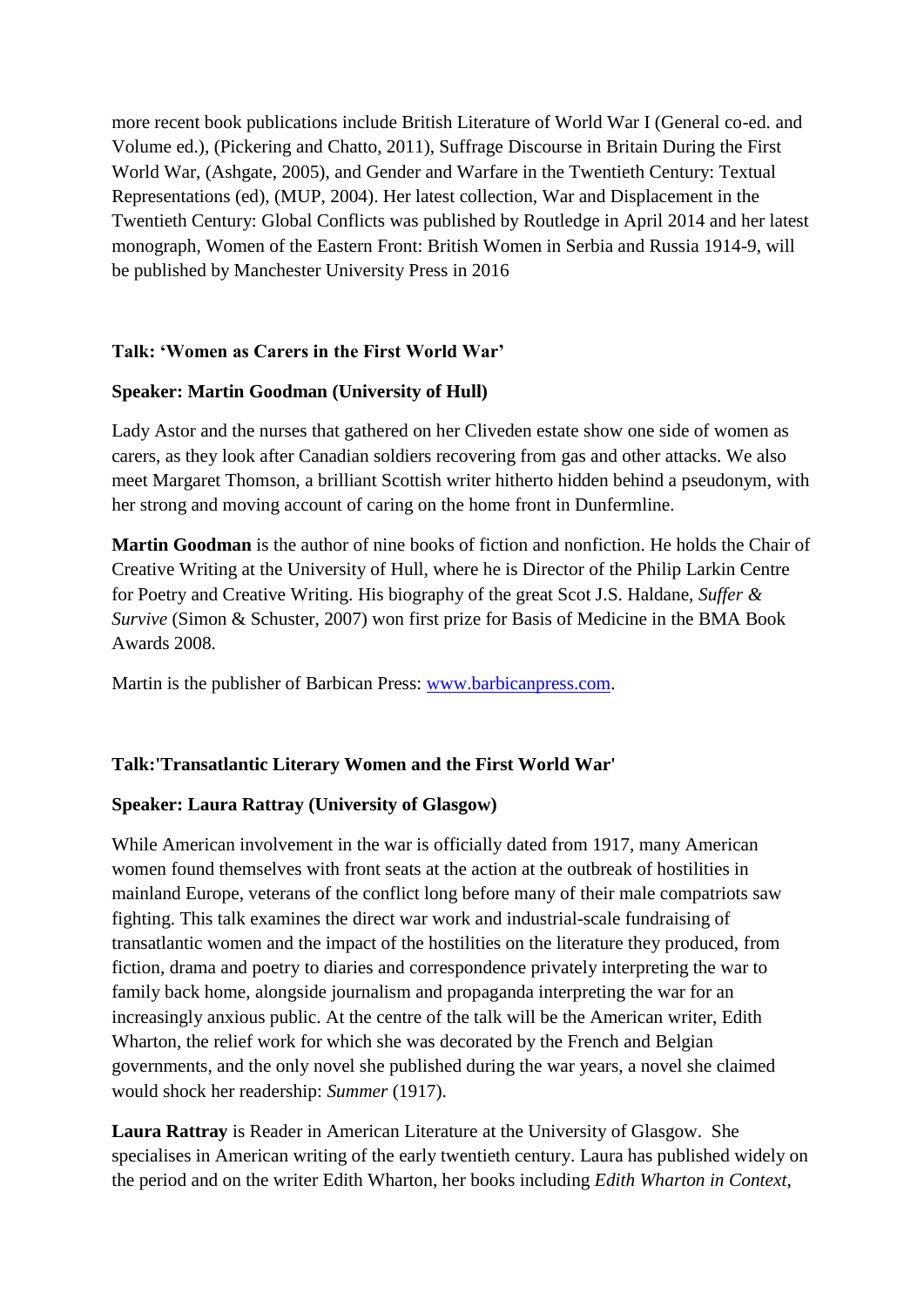*The Custom of the Country: A Reassessment*, the two-volume critical edition, *The Unpublished Writings of Edith Wharton*, and this year she edited a new edition of the novel *Summer* for Oxford World's Classics, published in August.

#### **Talk:'Women's Poetry of the Great War'**

#### **Speaker: Jane Potter (Oxford Brookes University)**

Whilst receiving some attention from scholars, feminist scholars in particular, women's poetry of the Great War tends not to have been accorded the same cache as the work of the male 'soldier-poets' who largely make up the canon of war literature, as well as dominate the school curriculum. Jessie Pope is often invoked first, derisively so for her patriotic and doggerel verse that incited Wilfred Owen's anger in 'Dulce et Decorum Est', followed perhaps by Vera Brittain or May Wedderburn Cannan. This talk will highlight the work of Pope, Brittain and Cannan, amongst others, to demonstrate the range of the female poetic output of 1914-1918. At the same time, it will attempt to define and to broaden the concept of 'women's war poetry of the Great War'.

**Jane Potter** is Senior Lecturer in Publishing at the Oxford International Centre for Publishing Studies, Oxford Brookes University, where her teaching focuses on book and literary history. Her monograph *Boys in Khaki, Girls in Print: Women's Literary Responses to the Great War 1914-1918* (OUP, 2005) was joint winner of the 2006 Women's History Network Book Prize and she has published widely on many aspects of women's war literature, First World War poetry, and book history. Recent publications include *Three Poets of the First World War: Ivor Gurney, Isaac Rosenberg and Wilfred Owen* (Penguin, 2011), edited with Jon Stallworthy, *Wilfred Owen: An Illustrated Life* (Bodleian Library Publishing, 2014) and, with Carol Acton, *Working in a World of Hurt: Trauma and Resilience in the Narratives of Medical Personnel in Warzones* (Manchester University Press, 2015). She is currently editing a *New Selected Letters of Wilfred Owen* for Oxford University Press, which will be published in 2016.

#### **Talk: 'Women and War in the Middle East'**

#### **Speaker: Lisa Regan (University of Liverpool)**

When we think of the First World War and the Middle East, it's perhaps Lawrence of Arabia who first springs to mind – that legendary figure celebrated for his part in the Arab Revolt against the Ottoman Empire. But women too played their part in this particular theatre of war, not least the intrepid traveller Gertrude Bell, whose in-depth knowledge of this region proved crucial to British military intelligence. This talk considers Bell's instrumental role in establishing the new nation state of Iraq after British troops took Mesopotamia in 1917, and considers her war work alongside that of other British and American women in the Middle East. Finally, I turn to consider how the Middle East was imagined on the home front during